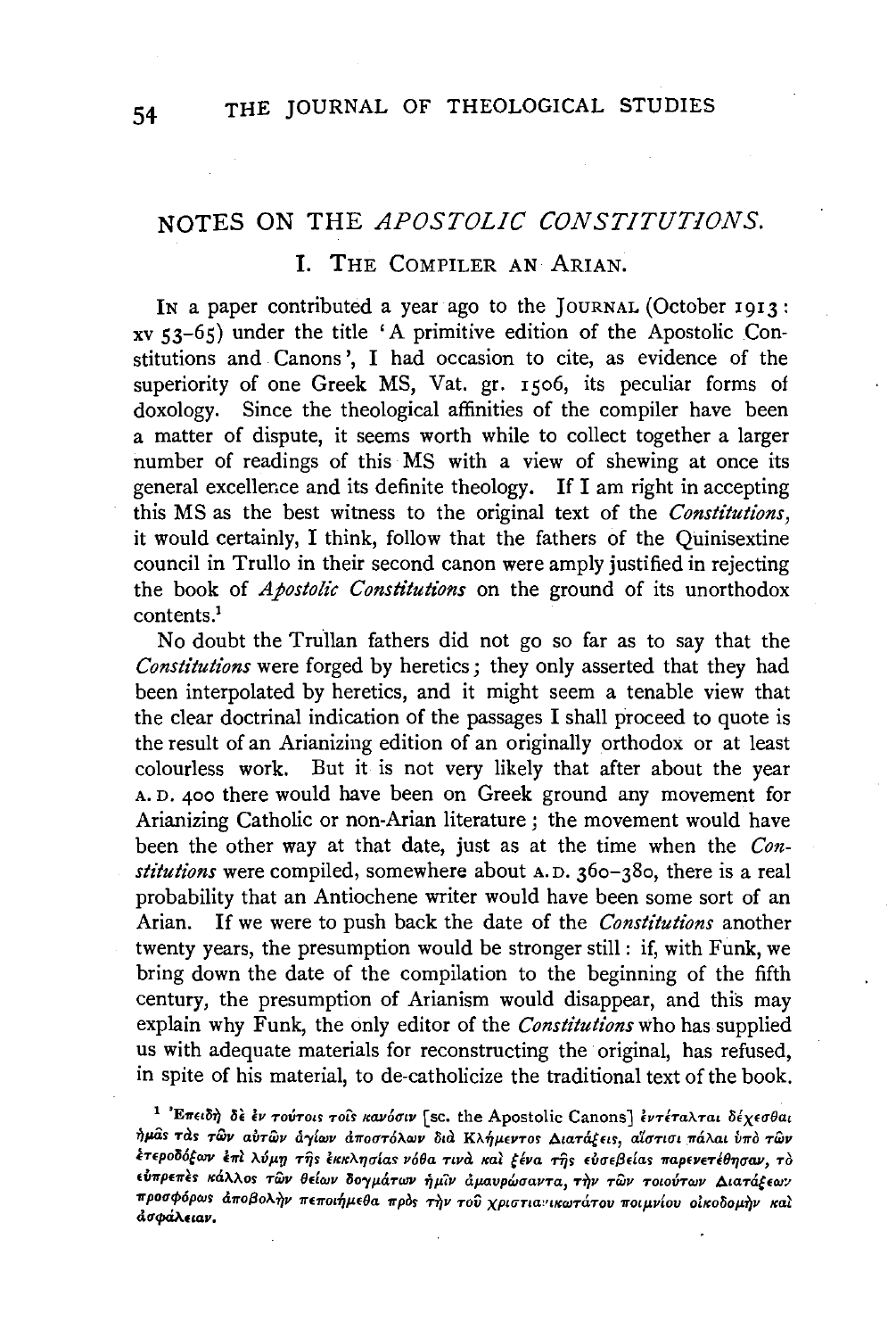But Funk's date is unsatisfactory on other grounds (Brightman Liturgies Eastern and Western i pp. xxviii, xxix); and the data that are here offered as to the Vatican codex gr. 1506 go to shew not only that Arian readings are found in it but also I think that its readings approve themselves in non-dogmatic passages. It is not contended that the MS is everywhere a safe guide : it contains perhaps more than its share of blunders, and there are also traces of a definitely catholicizing recension of passages which even the ordinary texts have left untouched.<sup>1</sup> But the MS appears to represent (in common up to a certain point with its sister MS, Vat. gr. 2089, which I have quoted where 1506 is defective) an independent tradition, and to have preserved sufficient elements of the original text, bowdlerized in the other MSS, to enable us to pronounce clearly upon the doctrinal tendencies of the compiler.

# 1. vii 47 § 3

Funk  $456.4 - 8$ 

Lagarde 229.  $15-21$ 

cod. Vat. gr. 2089 (deficit 1506)

Κύριε υίε μονογενή Τησού χριστέ, και άγιον πνεύμα· κύριε δ θεός δ άμνος του θεού, ο νίος του πατρός, ο αίρων τας άμαρτίας του κόσμου, έλέησον ήμας δ αίρων τάς άμαρτίας του κόσμου,

Κύριε ο θεός, ο πατήρ του Χριστου του άμώμου άμνοῦ ὃς αἶρει τὴν ἁμαρτίαν τοῦ κόσμου, πρόσδεξαι την

Κύριε, ο θεος και πατήρ του κυρίου του άμώμου άμνου δε αίρει την άμαρτίαν του κόσμου, πρόσδεξαι την

<sup>1</sup> The following passages may be cited in proof of this (the readings of Funk are on the left, those of Vat. gr. 1506 on the right) :-

## vi 14 § 2 (Funk 335, 19)

αύτον... προσκυνείν διά Ίησου Χριστου αύτον... προσκυνείν και τον κύριον του κυρίου ήμων έν τω παναγίω πνεύματι. ήμων Ίησούν Χριστον και το πανάγιον | πνεῦμα.

### vi 30 § 1 (Funk 385. 10)

δι' ού το σέβας τω παντοκράτορι θεώ.

αὐτῷ τὸ σέβαs . . . σὺν τῷ πατρὶ καὶ τῷ | συναϊδίφ πνεύματι.

### vii 38 § 8 (Funk 440. 5)

σοί ή δόξα και το σέβας διά Ίησου σοὶ ἡ δόξα καὶ τὸ σέβας μετὰ Χριστοῦ καλ Χριστού. πνεύματος άγίου.

#### viii 7 § 8 (Funk 482. 27)

σοί... σέβας και τω πατρι και τω σοί... σέβας και διά σου τω σω πατρι έν άγίφ πνεύματι. άγίω πνεύματι.

### viii 9 § 10 (Funk 488. 3)

δι' ού σοι δόξα και προσκύνησις έν άγίω δι' ού σοι δόξα, και προσκύνησις τω άγίω πνεύματι. πνεύματι.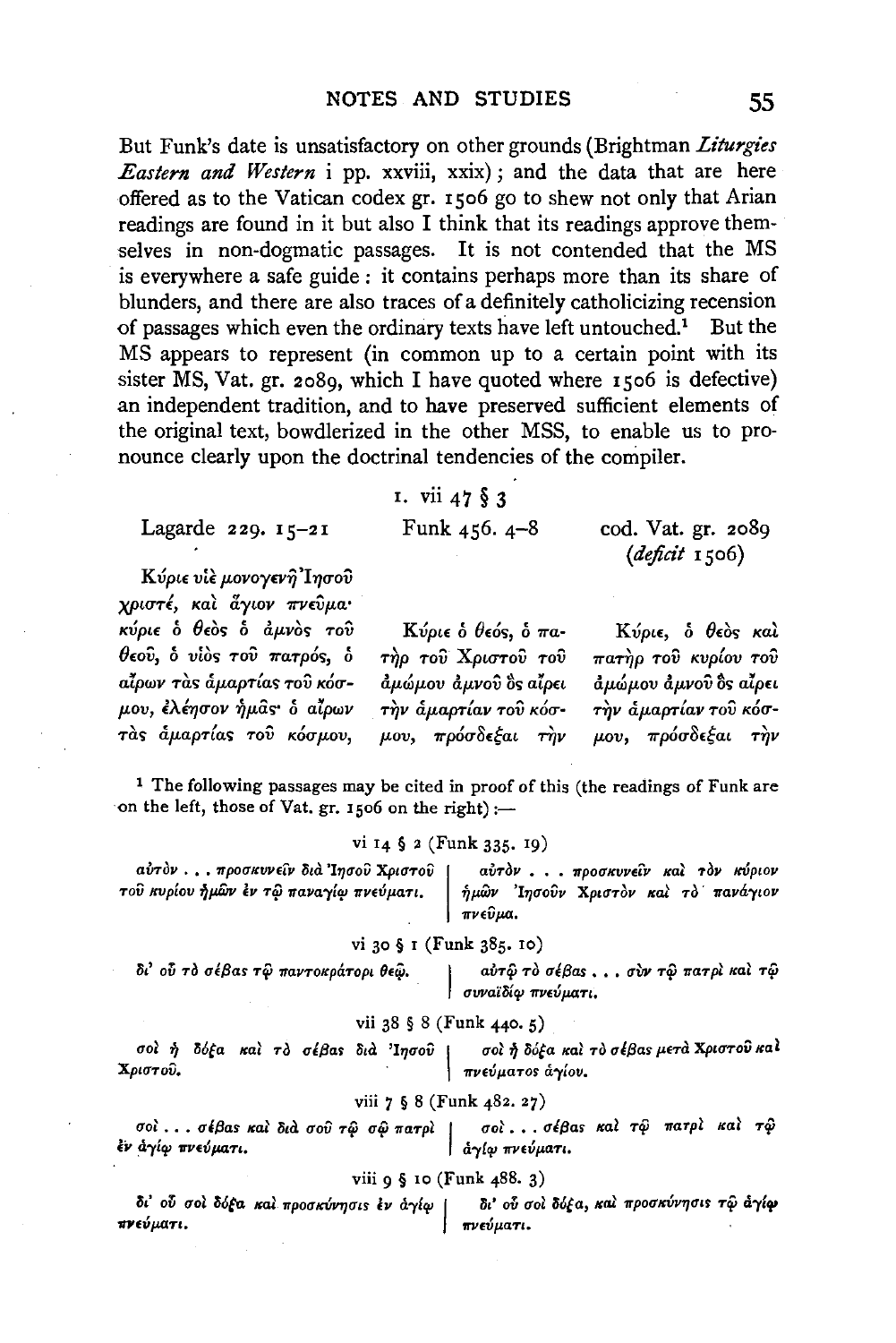Lagarde 229. 15-21

πρόσδεξαι την δέησιν ήμων· δ καθήμενος έν δεξιά του πατρός, ελέησον ήμας. ότι σύ εί μόνος άγιος, σύ εί μόνος κύριος Ιησούς χριστός είς δόξαν θεού πατρός άμήν. Funk 456.4-8

δέησιν ήμων, ο καθήμενος έπι των Χερουβίμ· ότι σύ μόνος άγιος, σύ μόνος κύριος Ίησούς, Χριστός του θεού πάσης γενητής φύσεως του βασιλέως ημών, δι' ού σοι δόξα τιμὴ καὶ σέβας.

cod. Vat. gr. 2089 (deficit 1506)

δέησιν ήμων, ο καθήμενος έπι των Χερουβίμ· ότι σύ μόνος άγιος, σύ μόνος κύριος, δ θεός και πατήρ Ίησοῦ Χριστοῦ τοῦ θεού πάσης γενητής φύσεως του βασιλέως  $ημων$ , δι' ού σοι δόξα τιμή και σέβας.

The early MSS are all but unanimous against Lagarde's text, which is in effect identical with our own form of the Gloria in excelsis. Funk has the support of good MSS, and in substance he is right : but in the last clause we stumble both against an abrupt change of address and against a really impossible phrase 'Christ of the God of all created nature'. Unfortunately 1506 is defective; but we may presume that its reading is represented by the sister MS, in which the prayer is consistently addressed throughout to the Father, while it is Christ, as we should expect, who is 'God of all created nature and our King': compare the passage numbered  $I1$  below,  $\beta$ aou $\lambda$ έα και κύριον πάσης νοητής και αισθητής φύσεως.

2. viii  $5 \S 1$ 

Funk 474. 4, 5 δών μόνος ΰψιστος, δ τη φύσει άόρατος, ού ή γνώσις άναρχος, δ μόνος | άγαθός και ασύγκριτος.

cod. Vat. gr. 1506

δ ὢν μόνος ὖψιστος, δ τη φύσει άόρατος, ού το είναι γνώσις άναρχος, **δ** μόνος άγαθός και ασύγκριτος.

Here the text of the editors speaks of God 'Whose knowledge is without beginning' as in vii 36 § 9 (432. 15), while the Vatican MS speaks of God 'Whose being is knowledge without beginning': and though there may be some doubt whether  $\delta \tau \delta \epsilon \hat{i} \nu \alpha \hat{i}$  (or  $\delta \tau \hat{\varphi} \epsilon \hat{i} \nu \alpha \hat{i}$ ) should be read for  $\omega \hat{i}$  rò  $\epsilon \hat{i}$  ratio there is good reason to suppose that the compiler meant to say 'God is knowledge' rather than 'God has knowledge', in view of the parallel viii 12 § 7 (Funk 496. 22, Brightman 14. 32) σύ γάρ εί ή άναρχος γνώσις ή άΐδιος δρασις ... δ πρώτος τη φύσει και μόνος τω είναι. So simple a reading as that of the majority of the MSS would hardly have lent itself to a change.

3, 4. viii 6 § 11 (Brightman 5. 17), viii 37 (36) § 2 Funk 480. 11-13 with codd. Vat. Lagarde 240. 26-28 gr. 839 and 1506 'Ο μόνος άληθινός θεός, ό θεός και | Ο μόνος άληθινός θεός, ό θεός και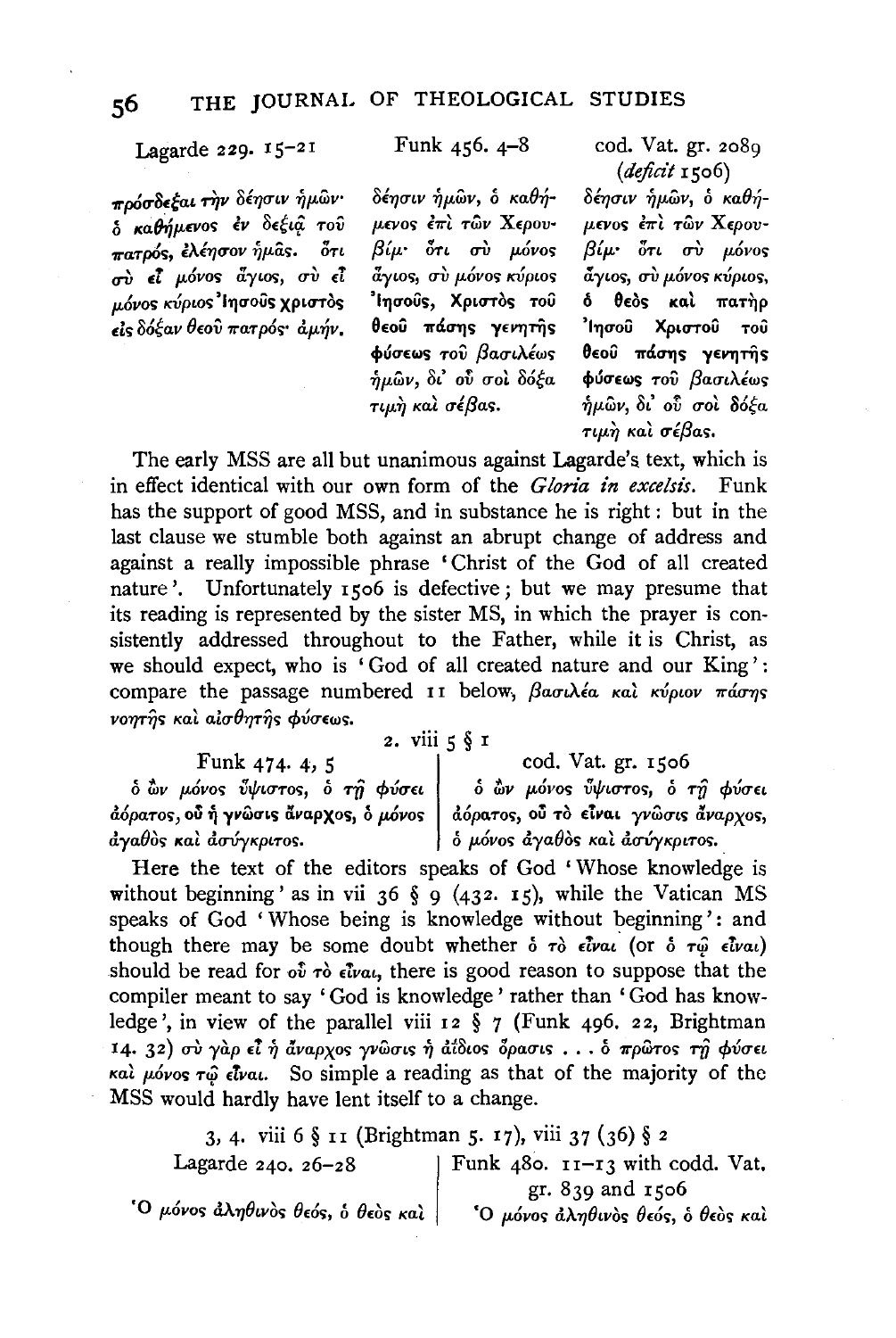## Lagarde 240. 26-28.

πατήρ του χριστού σου του μονογενούς υίου σου, ό του παρακλήτου προβολεύς.

id. 272. 5-7

Ό τῶν ὅλων ποιητής διὰ χριστοῦ και κηδεμών αύτου δε θεός και πατήρ, δ του πνεύματος προβολεύς και των νοητών και αίσθητών βασιλεύς.

## Funk 480. 11-13 with codd. Vat. gr. 839 and 1506

πατήρ του Χριστού σου του μονογενούς νίου σου, ό θεός του παρακλήτου.

## id. 544. 18-20

Ο τών όλων ποιητής διά Χριστού και κηδεμών προ δε πάντων αύτου θεος και πατήρ, ό του πνεύματος κύριος και των νοητών και αισθητών βασιλεύς.

I have included these two passages, although Vat. gr. 1506 is not alone in its reading and although Funk on both occasions follows it, because the phraseology is important in relation to the compiler's doctrine of the Holy Spirit.  $\pi\rho_0\beta_0\lambda\epsilon\acute{\nu}s$  is apparently not a word that belongs to the compiler's vocabulary: and in his case that argument alone is almost enough to establish the true reading. In vi II  $\S$  2 (325. 15) I do not doubt that, though Funk's text is correct, his punctuation is not: read ένος παρακλήτου διά Χριστού και των άλλων ταγμάτων ποιητήν.

5, 6. viii 6 § 11; viii 5 § 3

Funk 480. 13 (Brightman 5. 18)

cod. Vat. gr. 1506

<sup>'</sup>Ο διά Χριστού διδασκάλους τους (Ο διά Χριστού διδασκάλους τους μαθητάς έπιστήσας προς μάθησιν εύσεβείας.<br>εύσεβείας.<br>εύσεβείας.

The reading of 1506 gives, what the other reading does not, an object to the  $\epsilon \pi \nu$ : it makes  $\mu \alpha \theta \eta \tau \alpha \hat{\imath} s$  and  $\mu \acute{\alpha} \theta \eta \sigma \nu$  correspond to one another, whereas in the other reading the  $\mu a \theta \eta \tau a i$  are those who teach, not those who learn: and it is suggested by the natural contrast between 'teacher' and 'disciple', as in viii 12  $\S$  3 (496. 2), where the presbyters stand round the bishop on either side,  $\omega_S$   $\partial \nu$   $\mu a \theta \eta \tau a \lambda$   $\pi a \rho \epsilon \sigma \tau \hat{\omega} \tau \epsilon s$ διδασκάλω.

In yet another passage 1506 alone has preserved what appears to be the true reading by retaining the word διδασκάλων, which all other authorities have lost: viii  $5 \t3$  (474.  $11-14$ )  $\sigma\theta$   $\delta$   $\delta\phi\phi\phi$   $\delta\phi\phi\phi\phi$   $\delta\kappa\kappa\lambda\eta\sigma\alpha s$ διά της ένσάρκου παρουσίας του Χριστού σου ύπο μάρτυρι τω παρακλήτω διά τών σών άποστόλων και ήμών τών χάριτι ση παρεστώτων επισκόπων. This reading is easy and specious at first sight: but the bishops who are speaking-or rather the consecrating bishop speaking in the name of the rest-have really nothing to do with the ένσαρκος παρουσία: they are (according to the fiction of the compiler) disciples of the apostles, but not of Christ. If then with 1506 we read instead διά των σών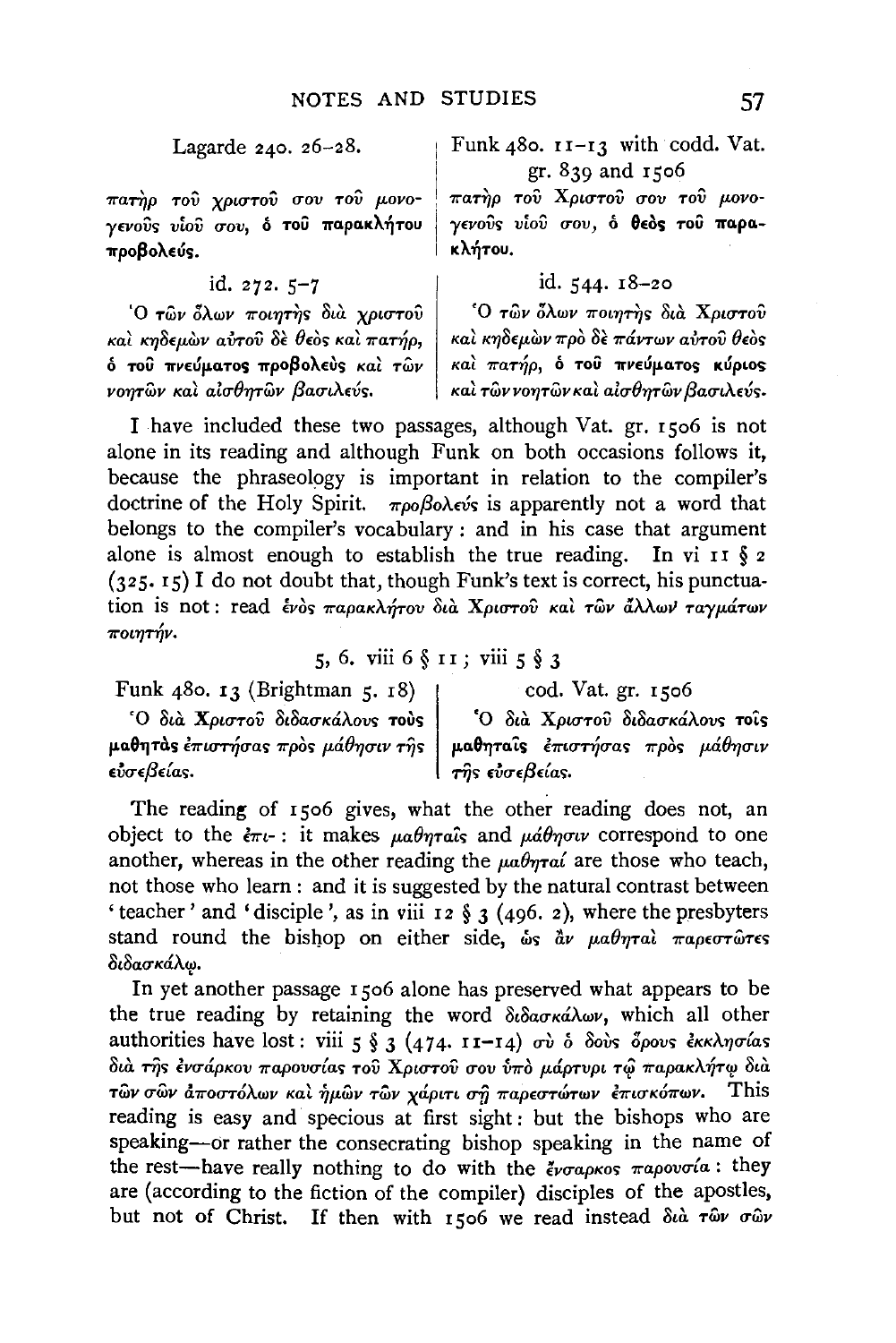$\frac{1}{2}a$ προπόλων και ήμων διδασκάλων, των ... έπισκόπων, we get exactly the necessary point: 'God who by means of the Incarnation gave laws to the Church through Thy apostles our teachers'—'teachers of us the hishops who by Thy grace are present here.' The article  $\tau \hat{\omega} v$  covers hoth  $\sigma \hat{\omega}$ ν αποστόλων and ήμων διδασκάλων, 'those who were apostles of Thine and teachers of ours', a trick of style very much, I think, in the manner of our compiler.

## 7. viii 6  $\delta$  12

Funk 480. 17 (Brightman 5. 22) codd. Vat. gr. 839, 1506 πρός το είδέναι σε και ποιείν το πρός το είδέναι και ποιείν το <sup>|</sup> θέλημά σου. θέλημά σου.

### 8. viii  $\alpha$   $\xi$

Funk 486. 13 (Brightman 8. 26) κοινωνοί γενέσθαι των άγίων αύτου ίερων και μέτοχοι των θείων μυστη- $\omega$  . . .  $\tilde{a}$   $\xi$   $\omega$  . . .  $\tau$   $\tilde{\eta}$ s  $\tilde{\upsilon}$   $\omega$   $\theta$   $\epsilon \sigma$   $\alpha$  s.

κοινωνοί γενέσθαι των άγίων αύτου δωρεών και μέτοχοι των θείων μυστη $ρίων$ ... $δξιοι$ ... $τη$ ς νίοθεσίας.

cod. Vat. gr. 1506

I cannot find the neuter plural  $i\epsilon \rho \acute{a}$  used as a noun by our author: while conversely the parallel prayer for catechumens  $(484. 12 = B.$ 7. 20) uses the three nouns  $\delta\omega\rho\epsilon\alpha$ ,  $\dot{\omega}\theta\epsilon\sigma\alpha$ ,  $\mu\nu\sigma\tau\dot{\eta}\rho\alpha$  just as in our passage.

## $9.$  viii  $988$

Funk  $486$ , 19 (Brightman 9. 3)

Παντοκράτορ θεὲ αἰώνιε, δέσποτα τῶν δλων, κτίστα και πρύτανι τῶν | πάντων.

Funk's otherwise excellent index has omitted to collect the uses of the participle  $\delta \phi v$ ,  $\tau \dot{\alpha} \dot{\delta} v \tau \dot{\alpha}$ , and I have no light to throw on this variation, but the text of 1506 is the more striking.

### 10. Viii 10  $\S$  4

Funk  $488.$  13 (Brightman 10. 5)  $\hat{v}\pi\hat{\epsilon}\rho$  της άγίας καθολικης και | <sup>άποστολικῆς</sup> ἐκκλησίας τῆς ἀπὸ περάτων ἔως περάτων.

The phrase  $\pi \epsilon \rho \hat{i}$   $\tau \hat{\eta}$ s οικουμενικής αύτου έκκλησίας is found once elsewhere vii 30 § 2 (418. 15): the phrase 'the church of God' is common in Book II.

LLEVIKTIS.

cod. Vat. gr. 1506

Παντοκράτορ θεε αίώνιε, δέσποτα τῶν ὅλων, κτίστα και πρύτανι τῶν όντων.

cod. Vat. gr. 1506

άποστολικής του θεου έκκλησίας της

άπο περάτων έως περάτων της οίκου-

ύπερ της άγίας καθολικής και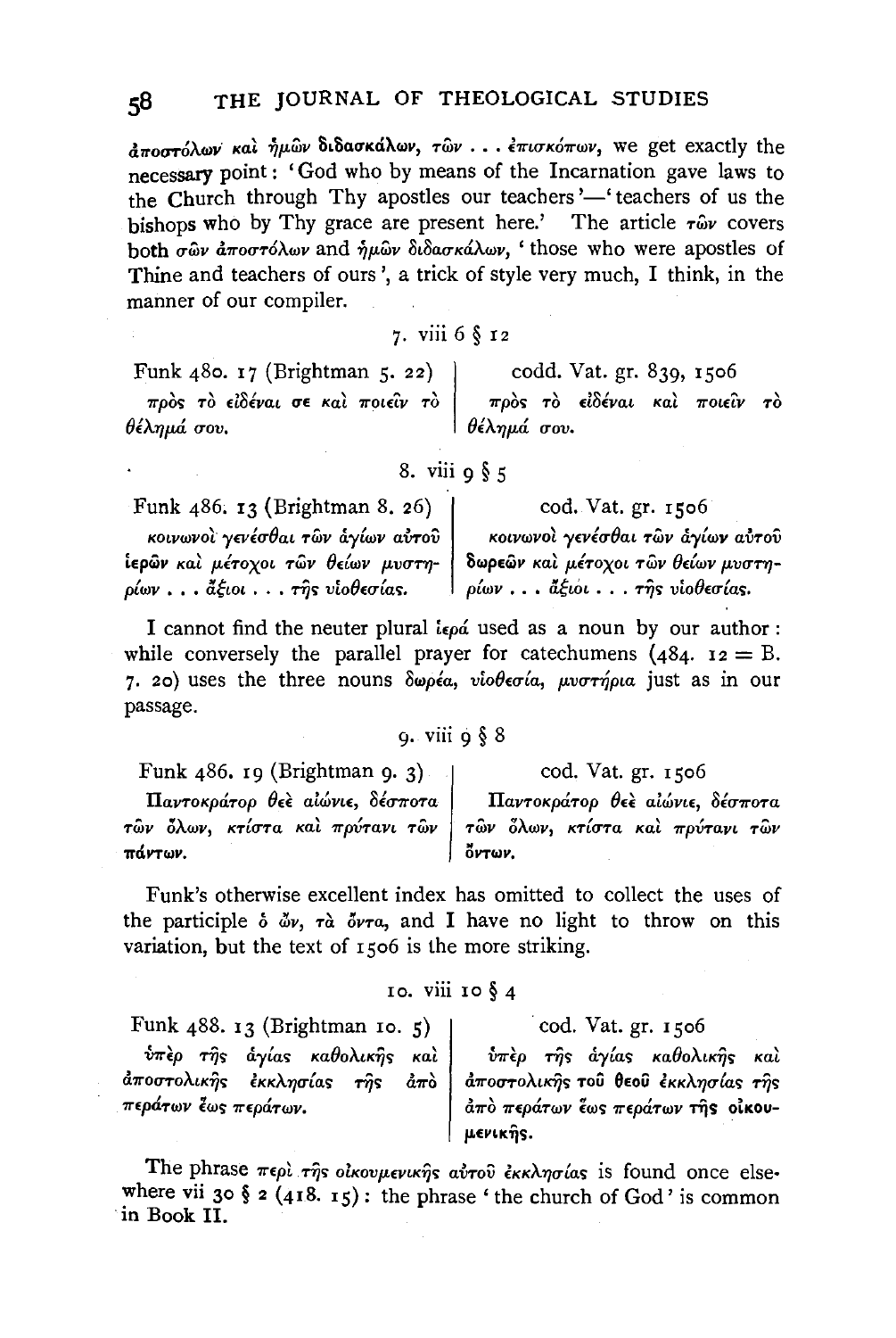11, 12. viii 12 § 7, § 27

Funk 498. 4, 504. 26 (Br. 15. 6,  $18.25)$ 

αρχιερέα σόν, βασιλέα δε και κύριον πάσης νοητής και αισθητής φύσεως.

σε προσκυνούσιν ανάριθμοι στρατιαί άγγέλων κτλ.

### cod. Vat. gr. 1506

άρχιερέα σὸν καὶ προσκυνητὴν άξιοχρέων, βασιλέα δε και κύριον πάσης νοητής και αισθητής φύσεως.

σε προσκυνεί παν ασώματον και άγιον τάγμα, [σε προσκυνει ο παράκλητος πρό δε πάντων ό άγιός σου παΐς Ίησους ό χριστός ό κύριος και θεός ήμων σου δε άγγελος και της δυνάμεως αρχιστρατηγός και αρχιερεύς αιώνιος και άτελεύτητος, σε<br>προσκυνούσιν εύρυθμοι στρατιαί<br>άγγέλων κτλ.

Parallels can be found for alώvios και άτελεύτητος viii 38 § 5 (548. 5); for άγγελός σου viii 12 § 7 (498. 4), for άρχιερεύς σου viii 46 § 12 (560. 23), for  $\tau \acute{a}\gamma \mu a$  as used of the ranks of angels vi 11 § 2 (325. 15), vi 30 § 10  $(385.9)$ , vii 35 § 3 (430.9). The bracketed words are by the second hand over an erasure according to Funk : but I do not doubt that it was some close connexion in the original of the Holy Spirit with angelic spirits which was the motive of the erasure. Similarly in viii  $z \S 8$ (Funk 498. 10 = Br. 15. 11) ο δι' αύτου προ πάντων ποιήσας τα Χερουβίμ 1506 after πάντων inserts τας ουρανίους δυνάμεις and an erasure followscomparing vi 11 § 2 (325. 15), where the word is also  $\pi$ ount is a suspect the words erased contained mention of the 'creation' of the Holy Spirit.

## 13, 14. viii 12 § 50, 15 § 9

Funk 514.  $7 (= Br. 23. 1)$ 

δτι σοὶ πᾶσα δόξα σέβας καὶ εύχαριστία, τιμή και προσκύνησις, τω πατρὶ καὶ τῷ υἱῷ καὶ τῷ ἀγίῳ πνεύ- $\mu$ a $\tau$ i.

Funk 520. 24 (= Br. 27. 9)

δτι σοι δόξα αίνος μεγαλοπρέπεια σέβας προσκύνησις, και τω σώ παιδι Ίησοῦ τῷ Χριστῷ σου τῷ κυρίῳ ἡμῶν καί θεώ και βασιλεί, και τώ άγίω πνεύματι.

### cod. Vat. gr. 1506

δτι δι' αύτου σοι πάσα ή δόξα σέβας και εύχαριστία, και διά σε και μετά σε αύτώ τιμή και προσκύνησις έν άγίω πνεύματι.

ότι σοι δόξα αίνος μεγαλοπρέπεια σέβας προσκύνησις, και μετά σε και διά σε τώ παιδί σου 'Ιησού τώ κυρίω ήμων και βασιλεί, δι' ού σοι εποφείλεται παρά πάσης λογικής και άγίας φύσεως ή επάξιος εύχαριστία εν άγίω πνεύματι.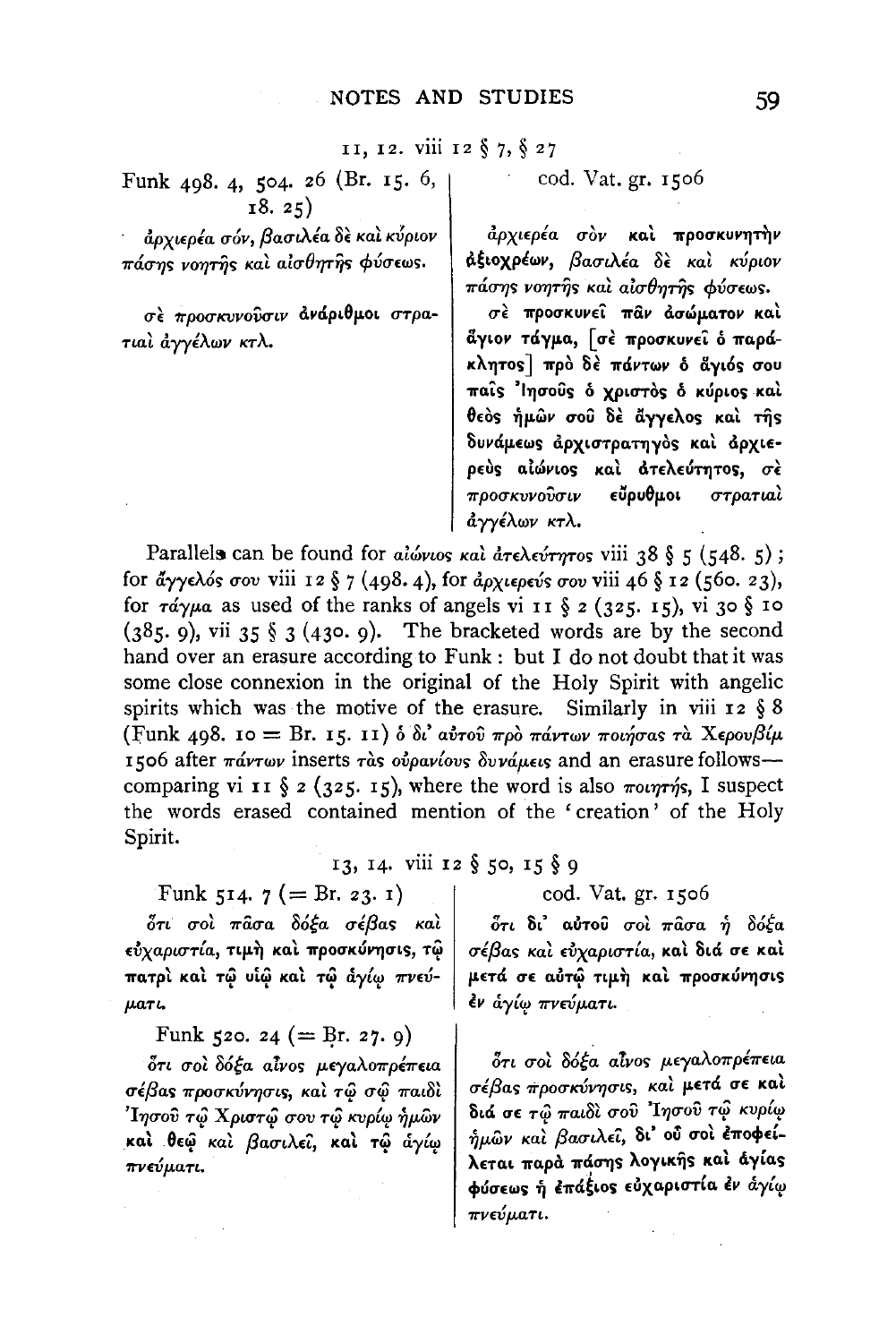I repeat these two passages from  $J.$   $T.$   $S.$   $xv$   $54$ , with the reference for  $\delta u$   $\sigma \epsilon$  και μετά σε to vii 43 § 3 (448. 20), adding that for some minor phrases the text of Funk may be better than that of 1506:  $\tau \hat{\omega}$  X $\rho \omega \tau \hat{\omega}$  $\tau_{\alpha}$  τω κυρίω ήμων και θεώ και βασιλεί looks like the compiler's style.

15. viii 14  $§$  3 Funk 518. 15 (= Br. 25. 26) cod. Vat. gr. 1506<br>
έαυτούς ... Θεώ και τώ Χριστώ | έαυτούς ... Θεώ δια του Χριστου<br>
αύτου παραθώμεθα.

I cannot doubt that the reading of 1506 alone corresponds to the use of the compiler : compare e.g. viii 36 § 3 (544. 15) έαυτούς... τώ ζώντι θεω διά του Χριστού αύτου παραθώμεθα.<sup>1</sup>

| τb. | V111 |    | ξ |  |
|-----|------|----|---|--|
|     |      | 15 |   |  |
|     |      |    |   |  |

| Funk 518. 17 (= Br. 25. 30) | cod. Vat. gr. 1506                                               |  |  |
|-----------------------------|------------------------------------------------------------------|--|--|
|                             | $\delta$ πατήρ του Χριστου σου του   δ πατήρ του Χριστου σου του |  |  |
| εὐλογητοῦ παιδός.           | $\mid$ εὐλογημένου $\pi a$ ιδός.                                 |  |  |

Curiously enough neither phrase appears to be used elsewhere by the compiler. 17. viii 16 § 3

| Funk $522.5$                        | cod. Vat. gr. 1506                         |  |
|-------------------------------------|--------------------------------------------|--|
| δ διὰ Χριστοῦ τὰ πάντα δημιουργή-   | δ διà Χριστοῦ τà πάντα δημιουργή-          |  |
| σας καὶ δι' αὐτοῦ τῶν ὅλων προνοῶν. | σας πρό δέ πάντων αύτου ύποστησάμε-        |  |
|                                     | <b>νος και δι' αίπου πών δλων προνούν.</b> |  |

I presume we ought to read αύτον ύποστησάμενος 'making him to have  $\delta\pi\acute{o}\sigma\tau\acute{a}\sigma\iota\varsigma'$  'to exist'.  $\pi\rho\grave{o}$   $\delta\grave{\epsilon}$   $\pi\acute{a}\nu\tau\omega\nu$  occurred in the passages numbered 4 and 12 above, and if it is one of the compiler's phrases would serve as a good test of the genuineness, which on other grounds I should be prepared to support.

|                    | 18. viii 27 § 1    |
|--------------------|--------------------|
| Funk 530. I        | cod. Vat. gr. 1506 |
| Σίμων δ Κανανίτης. | Σίμων δ Καναναΐος. |

Here Funk's reading has the support of the list of apostles in vi 14 § 1 (335. 11) and of the Textus receptus of Matt. x 4, Mark iii 18, in both of which passages, however, Kavavaios is beyond question the correct reading. If the Constitutions had been compiled in any part of the Christian world but Syria, it would have been fairly clear that a fourth-century author must have written Kavavaios: in Syria the presumption is much smaller. But a later recension would hardly have ousted the 'Syrian' in favour of the primitive reading.

<sup>1</sup> Cf. Justin Ap. i 49 τω άγεννήτω Θεώ διά του Χριστού έαυτούς άνέθηκαν: Chrys. Hom. ii in 2 Cor. 9 εαυτούς τω ζώντι Θεώ και τω Χριστώ αυτού παράθεσθε.